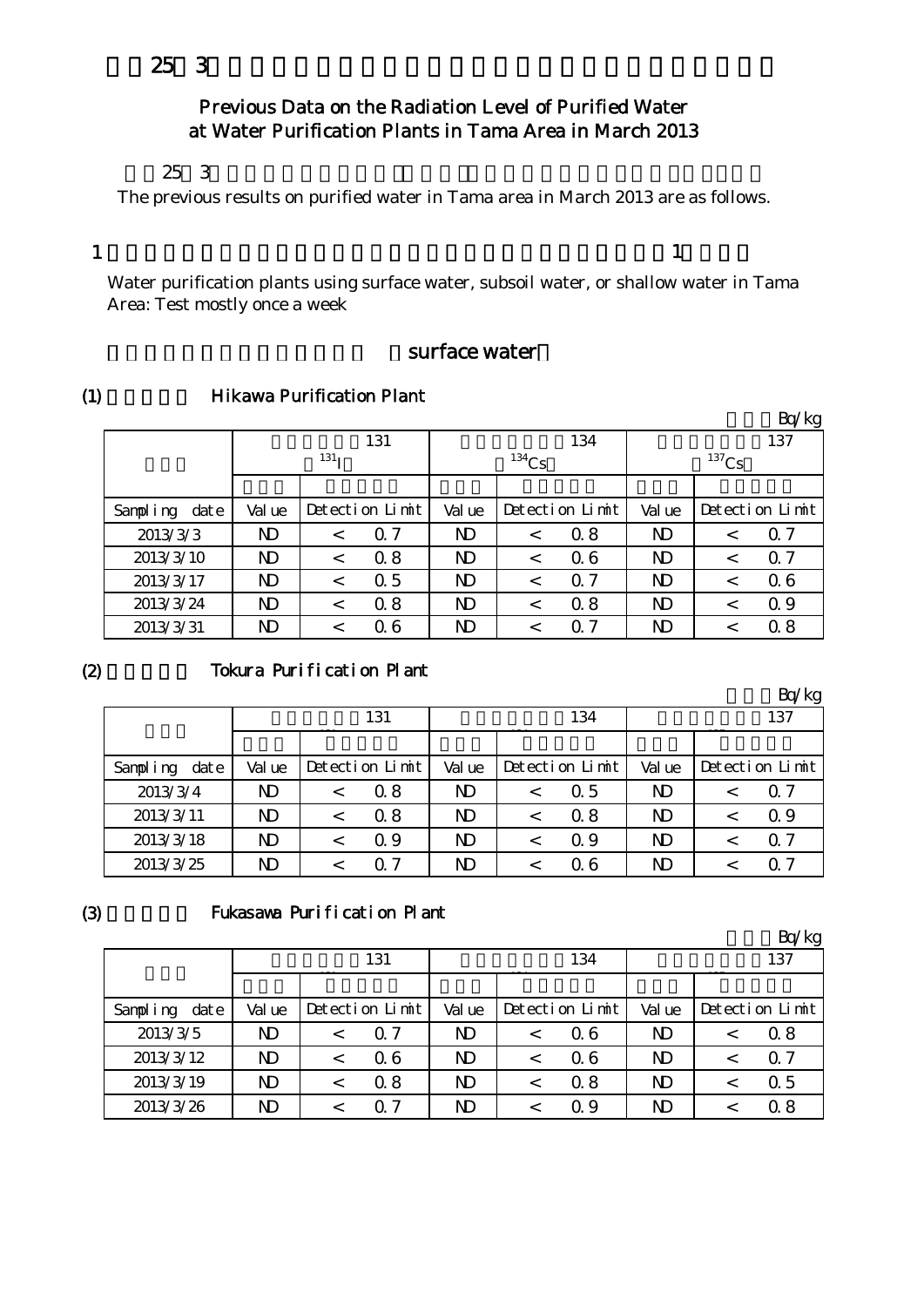# Ottsu Purification Plant

|                   |                |                 |                |         |                 |                | Bq/kg           |
|-------------------|----------------|-----------------|----------------|---------|-----------------|----------------|-----------------|
|                   |                | 131             |                |         | 134             |                | 137             |
|                   |                |                 |                |         |                 |                |                 |
| Sampling<br>dat e | Val ue         | Detection Limit | Val ue         |         | Detection Limit | Val ue         | Detection Limit |
| 2013/3/5          | N <sub>D</sub> | $\Omega$ 7      | ND             | $\,<\,$ | 0.8             | ND             | 0.8             |
| 2013/3/12         | $\mathbf{D}$   | 0.9             | N <sub>D</sub> | $\,<\,$ | 0.8             | ND             | $\Omega$ 7      |
| 2013/3/19         | ND             | 0. 7            | ND             | $\,<\,$ | Q 6             | N <sub>D</sub> | 0.8             |
| 2013/3/26         | ND             | 06              | ND             |         | 07              | ND             | $\Omega$ 7      |

(5)

# Otaba Purification Plant

|                   |        |                 |                |         |                 |        | Bq/kg           |
|-------------------|--------|-----------------|----------------|---------|-----------------|--------|-----------------|
|                   |        | 131             |                |         | 134             |        | 137             |
|                   |        |                 |                |         |                 |        |                 |
| Sampling<br>dat e | Val ue | Detection Limit | Val ue         |         | Detection Limit | Val ue | Detection Limit |
| 2013/3/5          | ND     | 0.8             | N <sub>D</sub> | $\,<\,$ | 0.8             | ND.    | 0.8             |
| 2013/3/12         | ND     | $\alpha$ 7      | N <sub>D</sub> | <       | 0.8             | ND.    | 0.8             |
| 2013/3/19         | ND     | $\alpha$ 7      | ND.            |         | Q 6             | ND.    | Q <sub>7</sub>  |
| 2013/3/26         | ND     | ი 7             | N)             |         | O 7             | ND.    | Q 7             |

(6)

# Tanasawa Purification Plant

|                   |             |                 |                |         |                 |              | Bq/kg           |
|-------------------|-------------|-----------------|----------------|---------|-----------------|--------------|-----------------|
|                   |             | 131             |                |         | 134             |              | 137             |
|                   |             |                 |                |         |                 |              |                 |
| Sampling<br>dat e | Val ue      | Detection Limit | Val ue         |         | Detection Limit | Val ue       | Detection Limit |
| 2013/3/5          | $\mathbf N$ | 0.8             | N <sub>D</sub> | $\,<\,$ | 0.8             | $\mathbf{D}$ | 0.8             |
| 2013/3/12         | ND          | Q 7             | $\mathbf{D}$   | $\,<\,$ | 07              | $\mathbf{D}$ | 0.8             |
| 2013/3/19         | $\mathbf N$ | 0.8             | N <sub>D</sub> | $\,<$   | Q 6             | ND.          | $\Omega$ 7      |
| 2013/3/26         | $\mathbf N$ | Q 8             | N <sub>D</sub> |         | 0.8             | ND.          | Q 6             |

 $(7)$ 

## Himura Purification Plant

|                   |        |                 |                |                 |                | Bq/kg           |
|-------------------|--------|-----------------|----------------|-----------------|----------------|-----------------|
|                   |        | 131             |                | 134             |                | 137             |
|                   |        |                 |                |                 |                |                 |
| Sampling<br>dat e | Val ue | Detection Limit | Val ue         | Detection Limit | Val ue         | Detection Limit |
| 2013/3/7          | ND     | 0.8             | N)             | Q 9             | $\mathbf{D}$   | Q 7             |
| 2013/3/14         | ND     | 0.7             | N <sub>D</sub> |                 | $\mathbf N$    | Q 7             |
| 2013/3/21         | ND     | 0.8             | N)             | 0.8             | N <sub>D</sub> | 06              |
| 2013/3/28         | ND     | 0.8             | ND             |                 | $\mathbf N$    | 0.8             |

(8)

# Nippara Purification Plant

|                  |                |                 |        |         |                 |                | Bq/kg           |
|------------------|----------------|-----------------|--------|---------|-----------------|----------------|-----------------|
|                  |                | 131             |        |         | 134             |                | 137             |
|                  |                |                 |        |         |                 |                |                 |
| date<br>Sampling | Val ue         | Detection Limit | Val ue |         | Detection Limit | Val ue         | Detection Limit |
| 2013/3/7         | N)             | 0.8             | ND     | $\,<\,$ | Q 6             | $\mathbf N$    | 0.8             |
| 2013/3/14        | $\mathbf{D}$   | 0.7             | ND     |         | $\Omega$ 7      | N <sub>D</sub> | $\Omega$ 7      |
| 2013/3/21        | N <sub>D</sub> | Q 9             | ND     |         | Q 9             | N <sub>D</sub> | 0.8             |
| 2013/3/28        | N <sub>D</sub> | 0.8             | ND     |         | Q 9             | $\mathbf{D}$   | O 7             |

(4)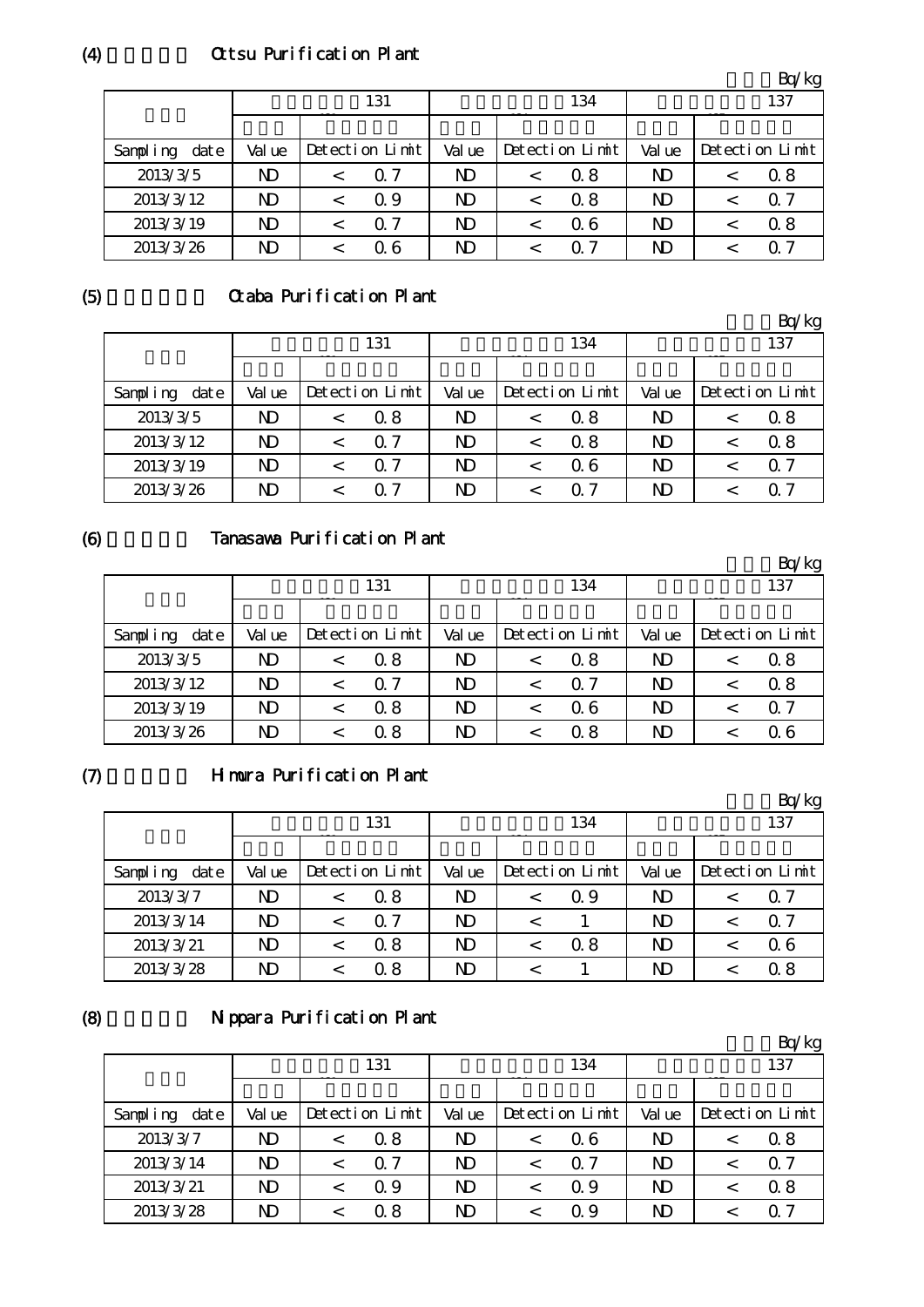# Qeouchi Purification Plant

|                  |              |                 |              |         |                 |        | 'kg<br>Bq/      |
|------------------|--------------|-----------------|--------------|---------|-----------------|--------|-----------------|
|                  |              | 131             |              |         | 134             |        | 137             |
|                  |              |                 |              |         |                 |        |                 |
| Sampling<br>date | Val ue       | Detection Limit | Val ue       |         | Detection Limit | Val ue | Detection Limit |
| 2013/3/7         | $\mathbf{D}$ | Q 6             | $\mathbf{D}$ | $\,<\,$ | $\Omega$ 7      | ND     | Q 7             |
| 2013/3/14        | $\mathbf N$  | $\Omega$ 7      | ND.          | <       | 0.9             | ND     | Q 7             |
| 2013/3/21        | $\mathbf N$  | 0.8             | ND.          |         | Q 9             | ND     | $\Omega$ 7      |
| 2013/3/28        | ND           | 0.8             | N)           |         | 0.8             | ND     | $\Omega$ 7      |

## subsoil water

(1)

# Takatsuki Purification Plant

|                  |        |                  |                 |                |          |                 |                         |   | Bq/kg           |
|------------------|--------|------------------|-----------------|----------------|----------|-----------------|-------------------------|---|-----------------|
|                  |        |                  | 131             |                |          | 134             |                         |   | 137             |
|                  |        | 131 <sub>T</sub> |                 |                | $134$ Cs |                 | $137$ Cs                |   |                 |
|                  |        |                  |                 |                |          |                 |                         |   |                 |
| Sampling<br>date | Val ue |                  | Detection Limit | Val ue         |          | Detection Limit | Val ue                  |   | Detection Limit |
| 2013/3/3         | ND     | $\,<\,$          | $\Omega$ 9      | ND             | $\,<\,$  | Q 9             | ND                      | < | 0.9             |
| 2013/3/10        | ND     |                  | $\alpha$ 7      | N <sub>D</sub> | $\,<\,$  | 06              | $\mathbf{D}$            |   | $\alpha$ 7      |
| 2013/3/17        | ND     | $\,<\,$          | 06              | ND             | $\,<\,$  | 0.8             | $\mathbf{D}$            |   | 08              |
| 2013/3/24        | ND     | $\,<\,$          | 0.8             | ND             | $\,<\,$  | 0.8             | ND                      |   | 0.9             |
| 2013/3/31        | ND     |                  | 0.8             | ND             | <        | 0.8             | $\overline{\mathbf{D}}$ |   | O 7             |

## $(2)$

# Chigasedaini Purification Plant

|                  |                |                  |                 |                         |          |                 |                |          | Bq/kg           |
|------------------|----------------|------------------|-----------------|-------------------------|----------|-----------------|----------------|----------|-----------------|
|                  |                |                  | 131             |                         |          | 134             |                |          | 137             |
|                  |                | 131 <sub>T</sub> |                 |                         | $134$ Cs |                 |                | $137$ Cs |                 |
|                  |                |                  |                 |                         |          |                 |                |          |                 |
| Sampling<br>date | Val ue         |                  | Detection Limit | Val ue                  |          | Detection Limit | Val ue         |          | Detection Limit |
| 2013/3/3         | N <sub>D</sub> | $\,<\,$          | 06              | $\overline{\mathsf{D}}$ | $\,<\,$  | 06              | N <sub>D</sub> |          | 06              |
| 2013/3/10        | N <sub>D</sub> | $\,<\,$          | 0.8             | N <sub>D</sub>          | $\,<\,$  | $\Omega$ 9      | $\mathbf{D}$   |          | Q 9             |
| 2013/3/17        | $\mathbf N$    | $\,<\,$          | 0.8             | N <sub>D</sub>          | $\,<\,$  | 0.8             | $\mathbf{D}$   |          | 0.8             |
| 2013/3/24        | N <sub>D</sub> | $\,<\,$          | 0.7             | N <sub>D</sub>          | $\,<\,$  | Q 7             | N <sub>D</sub> | $\,<\,$  | $\alpha$ 7      |
| 2013/3/31        | ND             | $\,<\,$          | 7<br>0          | ND                      |          | ∩ 7             | $\mathbf{D}$   |          | 0.7             |

# (3)

## Hinatawada Purification Plant

|                  |        |         |                 |                |                 |                | Bq/kg           |
|------------------|--------|---------|-----------------|----------------|-----------------|----------------|-----------------|
|                  |        |         | 131             |                | 134             |                | 137             |
|                  |        |         |                 |                |                 |                |                 |
| date<br>Sampling | Val ue |         | Detection Limit | Val ue         | Detection Limit | Val ue         | Detection Limit |
| 2013/3/4         | ND     | $\,<\,$ | Q 7             | $\mathbf{D}$   | 0.8             | N <sub>D</sub> | Q 7             |
| 2013/3/11        | ND     |         | 06              | N <sub>D</sub> | 0.7             | $\mathbf{D}$   | $\Omega$ 8      |
| 2013/3/18        | ND     | $\,<\,$ | 0.8             | $\mathbf{D}$   | 08              | N <sub>D</sub> | 0.8             |
| 2013/3/25        | ND     |         | 0.8             | N)             | Q 9             | $\mathbf N$    | Q 9             |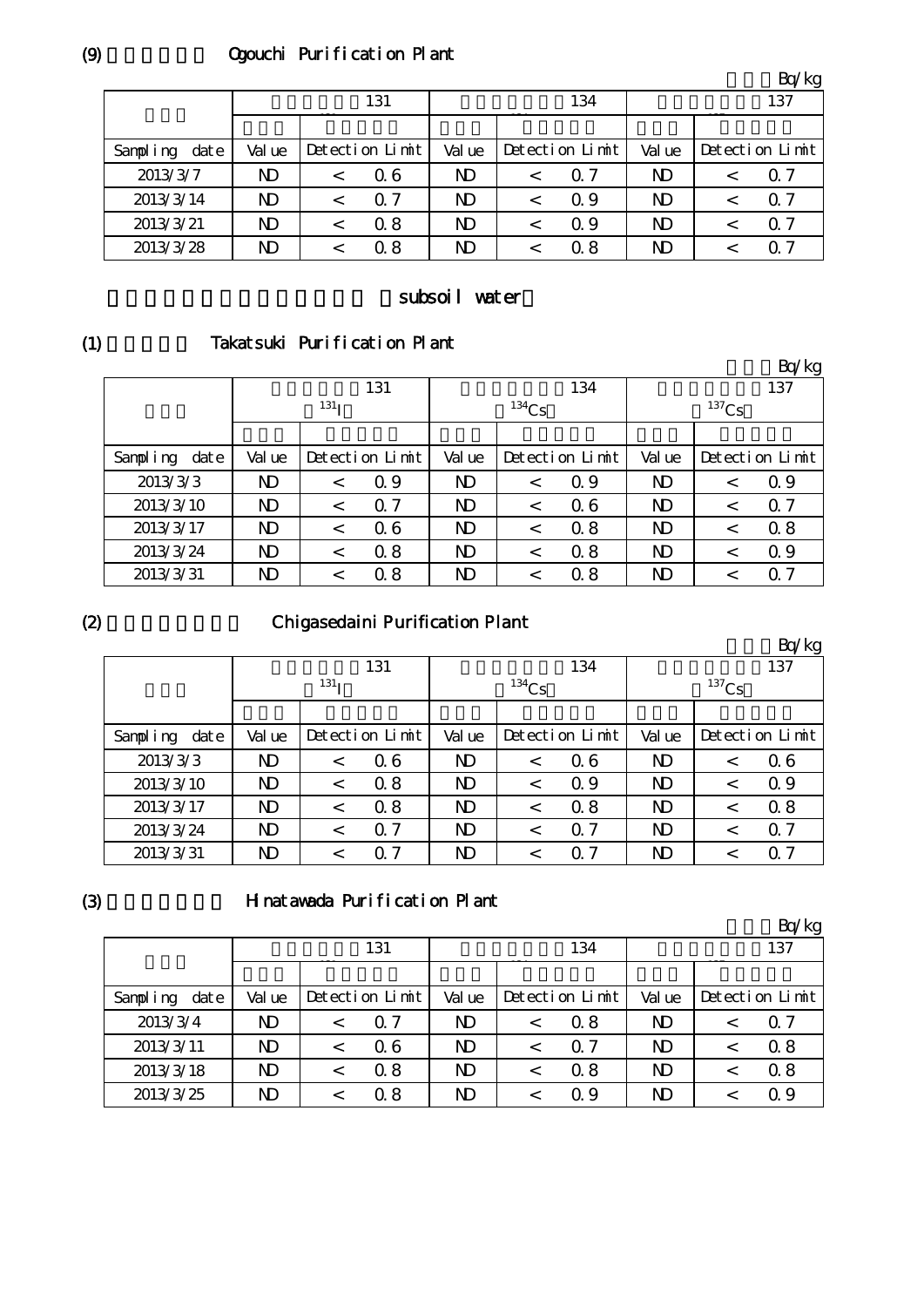### Futamatao Purification Plant

|                  |                |  |                 |        |         |                 |              |  | Bq/kg           |
|------------------|----------------|--|-----------------|--------|---------|-----------------|--------------|--|-----------------|
|                  | 131            |  |                 | 134    |         |                 | 137          |  |                 |
|                  |                |  |                 |        |         |                 |              |  |                 |
| Sampling<br>date | Val ue         |  | Detection Limit | Val ue |         | Detection Limit | Val ue       |  | Detection Limit |
| 2013/3/4         | $\mathbf{D}$   |  | 0. 7            | ND     |         | $\Omega$ 7      | $\mathbf N$  |  | Q 9             |
| 2013/3/11        | N <sub>D</sub> |  | Q 7             | ND.    | $\,<\,$ | Q 9             | ND.          |  | $\alpha$ 7      |
| 2013/3/18        | $\mathbf N$    |  | Q 9             | ND     |         | 0.8             | N)           |  | 0.8             |
| 2013/3/25        | $\mathbf{D}$   |  | 0.8             | ND     |         |                 | $\mathbf{D}$ |  | 0.8             |

(5)

# Mitakesann Purification Plant

|                   |                |  |                 |        |         |                 |              |  | Bq/kg           |
|-------------------|----------------|--|-----------------|--------|---------|-----------------|--------------|--|-----------------|
|                   | 131            |  |                 | 134    |         |                 | 137          |  |                 |
|                   |                |  |                 |        |         |                 |              |  |                 |
| Sampling<br>dat e | Val ue         |  | Detection Limit | Val ue |         | Detection Limit | Val ue       |  | Detection Limit |
| 2013/3/4          | $\mathbf{D}$   |  | 0.8             | ND     | $\,<\,$ |                 | $\mathbf{D}$ |  | 0.8             |
| 2013/3/11         | N <sub>D</sub> |  | $\alpha$ 7      | ND     | $\,<\,$ | 0.8             | ND.          |  | $\Omega$ 7      |
| 2013/3/18         | $\mathbf N$    |  | 06              | ND     |         | 06              | $\mathbf{D}$ |  | 0.8             |
| 2013/3/25         | $\mathbf N$    |  | Q 6             | ND     |         | Q 6             | ND.          |  | $\Omega$ 7      |

(6)

# Nariki Purification Plant

|                  |                |  |                 |        |         |                 |                |  | Bq/kg           |
|------------------|----------------|--|-----------------|--------|---------|-----------------|----------------|--|-----------------|
|                  | 131            |  |                 | 134    |         |                 | 137            |  |                 |
|                  |                |  |                 |        |         |                 |                |  |                 |
| Sampling<br>date | Val ue         |  | Detection Limit | Val ue |         | Detection Limit | Val ue         |  | Detection Limit |
| 2013/3/6         | ND             |  | 0.8             | ND     | $\,<\,$ | 0.8             | N <sub>D</sub> |  | 0.8             |
| 2013/3/13        | N <sub>D</sub> |  | 0.8             | ND     | $\,<\,$ | 0.8             | N <sub>D</sub> |  | 0.8             |
| 2013/3/20        | N <sub>D</sub> |  | $\Omega$ 7      | ND.    | $\,<\,$ | $\Omega$ 7      | ND.            |  | $\Omega$ 7      |
| 2013/3/27        | ND             |  | 0. Z            | N)     | <       | Q 6             | ND.            |  | O 7             |

(7)

## Sawaidaiichi Purification Plant

|                      |        |  |                 |                |   |                 |              |  | Bq/kg           |
|----------------------|--------|--|-----------------|----------------|---|-----------------|--------------|--|-----------------|
|                      | 131    |  |                 | 134            |   |                 | 137          |  |                 |
|                      |        |  |                 |                |   |                 |              |  |                 |
| Sampling<br>$\det e$ | Val ue |  | Detection Limit | Val ue         |   | Detection Limit | Val ue       |  | Detection Limit |
| 2013/3/6             | ND     |  | $\Omega$ 7      | ND             |   | Q 6             | ND.          |  | Q 7             |
| 2013/3/13            | ND     |  | $\Omega$ 7      | N <sub>D</sub> | < | 0.8             | $\mathbf{D}$ |  | 0.9             |
| 2013/3/20            | ND     |  | Q 9             | ND.            | < | 0.9             | ND.          |  | $\Omega$ 7      |
| 2013/3/27            | ND     |  | 0.8             | ND             |   | 0.8             | ND.          |  | 0.8             |

(8)

## Sawaidaini Purification Plant

|                  |        |         |                 |        |         |                 |              |  | Bq/kg           |
|------------------|--------|---------|-----------------|--------|---------|-----------------|--------------|--|-----------------|
|                  | 131    |         |                 | 134    |         |                 | 137          |  |                 |
|                  |        |         |                 |        |         |                 |              |  |                 |
| Sampling<br>date | Val ue |         | Detection Limit | Val ue |         | Detection Limit | Val ue       |  | Detection Limit |
| 2013/3/6         | ND     | $\,<\,$ | $\alpha$ 6      | ND     | $\,<\,$ | Q 6             | $\mathbf{D}$ |  | 0.8             |
| 2013/3/13        | N)     | $\,<\,$ | 0.5             | ND     | $\,<\,$ | $\Omega$ 7      | ND.          |  | $\Omega$ 7      |
| 2013/3/20        | N)     | $\,<\,$ | 0.8             | ND     |         | Q 9             | $\mathbf{D}$ |  | $\Omega$ 9      |
| 2013/3/27        | ND     |         | 06              | ND     |         | Q 6             | $\mathbf{D}$ |  | $\alpha$ 7      |

(4)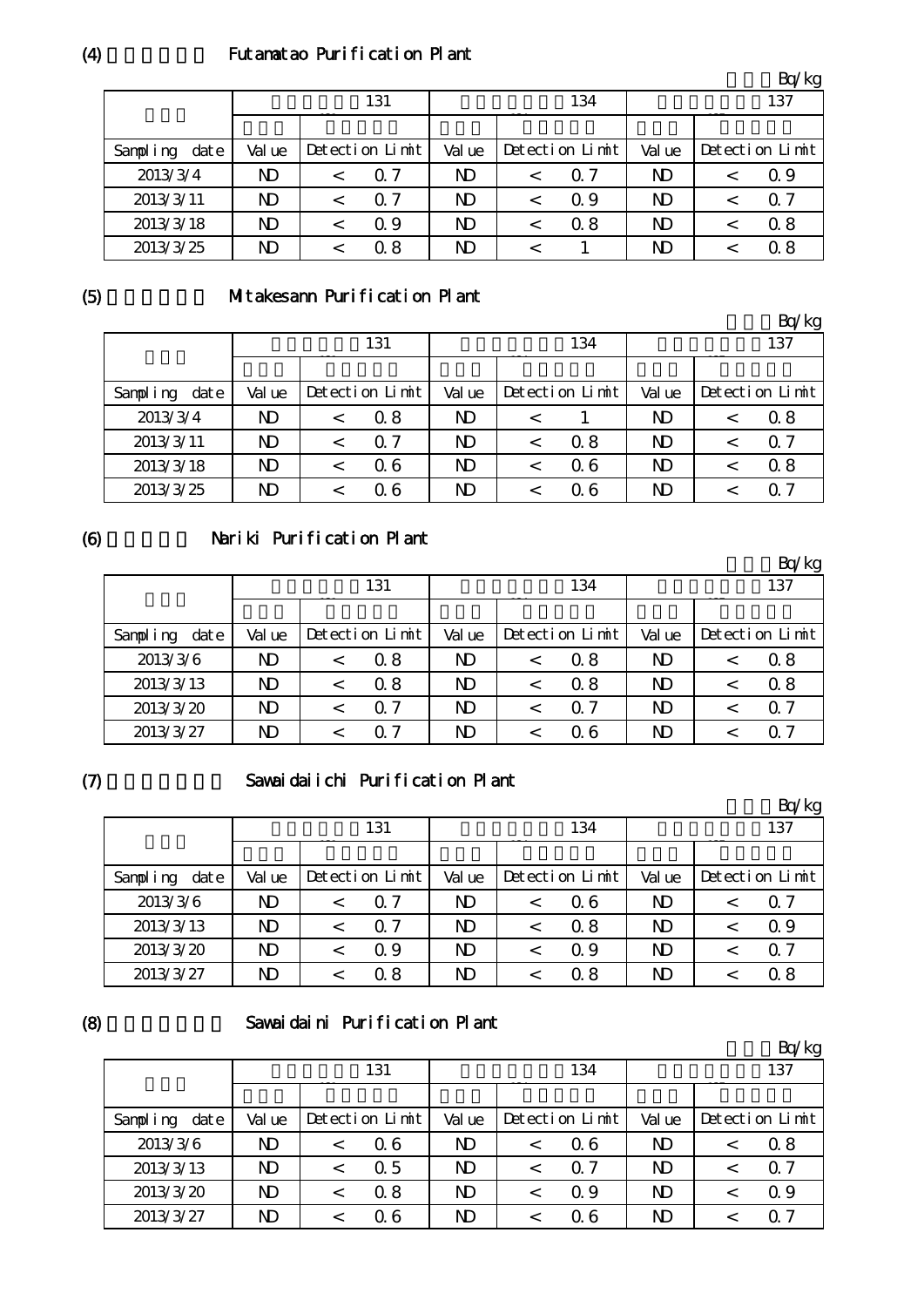# Kamiyotsugi Purification Plant

|                  |                  |         |                 |              |          |                 |                |          | Bq/kg           |  |
|------------------|------------------|---------|-----------------|--------------|----------|-----------------|----------------|----------|-----------------|--|
|                  |                  |         | 131             |              |          | 134             |                |          | 137             |  |
|                  | 131 <sub>T</sub> |         |                 |              | $134$ Cs |                 |                | $137$ Cs |                 |  |
|                  |                  |         |                 |              |          |                 |                |          |                 |  |
| Sampling<br>date | Val ue           |         | Detection Limit | Val ue       |          | Detection Limit | Val ue         |          | Detection Limit |  |
| 2013/3/3         | ND               | $\,<\,$ | 0.9             | ND           | $\,<\,$  | $\Omega$ 7      | N)             |          | 08              |  |
| 2013/3/10        | ND               | $\,<\,$ | 0.8             | ND           | $\,<\,$  | 0.8             | $\mathbf{D}$   |          | $\Omega$ 9      |  |
| 2013/3/17        | ND               | $\,<\,$ | 0.8             | $\mathbf{D}$ | $\,<\,$  | 0.8             | $\mathbf{D}$   |          | 08              |  |
| 2013/3/24        | N <sub>D</sub>   | $\,<\,$ | 0.8             | $\mathbf{D}$ | $\,<\,$  | $\Omega$ 7      | N <sub>D</sub> | <        | $\Omega$ 7      |  |
| 2013/3/31        | ND               |         | 0.9             | ND           |          | 0. 7            | $\mathbf{D}$   |          | 0.8             |  |

 $(2)$ 

## Kamiishihara Purification Plant

|                  |        |  |                 |                |   |                 |             |  | Bq/kg           |
|------------------|--------|--|-----------------|----------------|---|-----------------|-------------|--|-----------------|
|                  | 131    |  |                 | 134            |   |                 | 137         |  |                 |
|                  |        |  |                 |                |   |                 |             |  |                 |
| Sampling<br>date | Val ue |  | Detection Limit | Val ue         |   | Detection Limit | Val ue      |  | Detection Limit |
| 2013/3/6         | ND     |  | 0.8             | N <sub>D</sub> |   | Q 9             | ND          |  | 0.8             |
| 2013/3/13        | ND     |  | 0.8             | N <sub>D</sub> |   | 0.8             | $\mathbf N$ |  | 0.8             |
| 2013/3/20        | ND     |  | $\alpha$ 7      | ND.            | < | $\alpha$ 5      | ND.         |  | 0.7             |
| 2013/3/27        | ND     |  | Q 9             | ND             |   | 0.8             | ND          |  | Q 9             |

(3)

# Suginami Purification Plant

|                  |                |  |                 |                |  |                 |                |  | Bq/kg           |
|------------------|----------------|--|-----------------|----------------|--|-----------------|----------------|--|-----------------|
|                  | 131            |  |                 | 134            |  |                 | 137            |  |                 |
|                  |                |  |                 |                |  |                 |                |  |                 |
| Sampling<br>date | Val ue         |  | Detection Limit | Val ue         |  | Detection Limit | Val ue         |  | Detection Limit |
| 2013/3/7         | ND             |  | Q 9             | ND             |  | 0.8             | ND             |  | Q 9             |
| 2013/3/14        | N <sub>D</sub> |  | 0.8             | ND             |  | 07              | ND             |  | Q 7             |
| 2013/3/21        | N)             |  | 06              | N <sub>D</sub> |  | 0.5             | N <sub>D</sub> |  | Q 7             |
| 2013/3/28        | ND             |  | 06              | ND             |  | 0.8             | ND             |  | 0.8             |

# 2

 $\mathbf 1$ 

Source water in taken form deep well: Test mostly once a month

#### (1) Senkawa Purification Plant

|               |        |                  |                 |        |          |                 |        |          | Bq/kg           |
|---------------|--------|------------------|-----------------|--------|----------|-----------------|--------|----------|-----------------|
|               |        |                  | 131             |        |          | 134             |        |          | 137             |
|               |        | 131 <sub>T</sub> |                 |        | $134$ Cs |                 |        | $137$ Cs |                 |
|               |        |                  |                 |        |          |                 |        |          |                 |
| Sampling date | Val ue |                  | Detection Limit | Val ue |          | Detection Limit | Val ue |          | Detection Limit |
| 2013/3/3      | ND     |                  | Q 9             | ND     |          | 0.8             | ND     |          | Q 7             |
| 2013/3/31     | ND     |                  | 0 8             | ND     |          | 0.8             | ND     |          | Q 9             |

(1)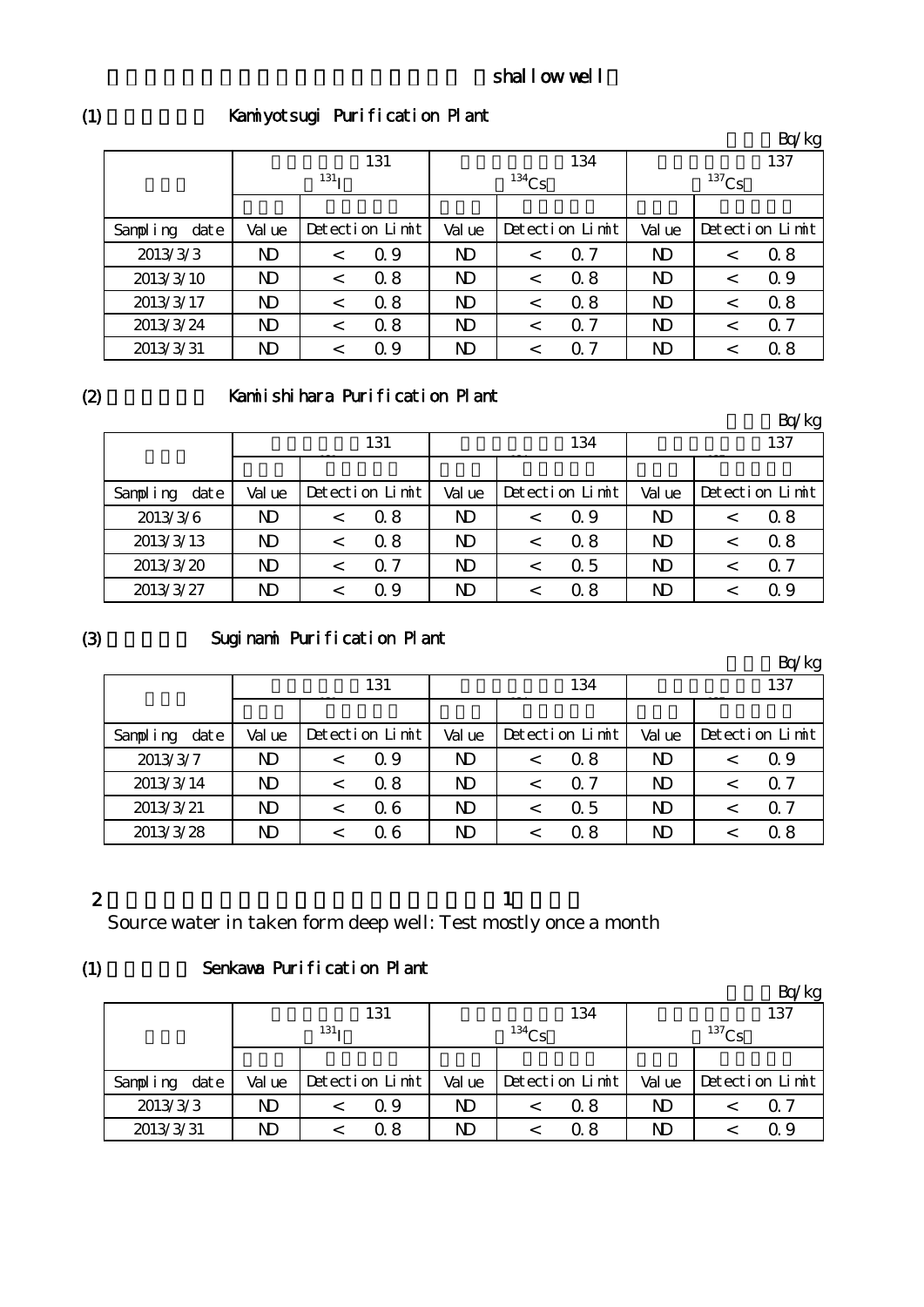## Misawa Purification Plant

|               | 131              |  |                      |            |  | 134             | 137         |  |                 |
|---------------|------------------|--|----------------------|------------|--|-----------------|-------------|--|-----------------|
|               | 131 <sub>1</sub> |  |                      | $^{134}Cs$ |  |                 | $^{137}$ Cs |  |                 |
|               |                  |  |                      |            |  |                 |             |  |                 |
| Sampling date | Val ue           |  | $Detecti$ on $Limit$ | Val ue     |  | Detection Limit | Val ue      |  | Detection Limit |
| 2013/3/3      | ND               |  | 0.8                  | ND         |  | 06              | ND          |  | $\Omega$ 7      |
| 2013/3/31     | ND               |  | Q 6                  | ND         |  | ი 7             | ND          |  | റ 1             |

単位:Bq/kg

(3)

#### Kunitachinaka Purification Plant

|               |        | 131             |        | 134               |        | 137             |
|---------------|--------|-----------------|--------|-------------------|--------|-----------------|
|               |        |                 |        |                   |        |                 |
| Sampling date | Val ue | Detection Limit | Val ue | $Detection$ Limit | Val ue | Detection Limit |
| 2013/3/4      | ND     |                 | ND     | $\Omega$ 7        | ND     | 0 8             |

## (4)

# Yaho Purification Plant

|               |        |                                    |    |                         |    | 'kg                   |
|---------------|--------|------------------------------------|----|-------------------------|----|-----------------------|
|               |        | 131                                |    | 134                     |    | 137                   |
|               |        |                                    |    |                         |    |                       |
| Sampling date | Val ue | $ \text{Detection } \text{Limit} $ |    | Value Detection $Limit$ |    | Value Detection Limit |
| 2013/3/4      | ND     | 0. 7                               | ND | Q 6                     | ND | O 7                   |

#### (5)

# Takinosawa Purification Plant

|                  |        | 131                     |    | 134                           |        | 137             |
|------------------|--------|-------------------------|----|-------------------------------|--------|-----------------|
|                  |        |                         |    |                               |        |                 |
| date<br>Sampling | Val ue | $\vert$ Detection Limit |    | Value $\vert$ Detection Limit | Val ue | Detection Limit |
| 2013/3/5         | ND.    | 07                      | ND | $\Omega$ 7                    | ND     |                 |

#### (6)

### Haramachida Purification Plant

|                   |        | 131                      |        | 134             |    | 137                   |
|-------------------|--------|--------------------------|--------|-----------------|----|-----------------------|
|                   |        |                          |        |                 |    |                       |
| datel<br>Sampling | Val ue | $\Delta$ Detection Limit | Val ue | Detection Limit |    | Value Detection Limit |
| 2013/3/5          | ND     | $\Omega$ 7               | ND     |                 | ND |                       |

#### (7)

(8)

#### Sakuragaoka Purification Plant

|               |    | 131                     |    | 134                     |                       | 137                            |
|---------------|----|-------------------------|----|-------------------------|-----------------------|--------------------------------|
|               |    |                         |    |                         |                       |                                |
| Sampling date |    | Value   Detection Limit |    | $Value$ Detection Limit |                       | Value $\Delta$ betection Limit |
| 2013/3/6      | ND | Q 8                     | ND | ი ჩ                     | $\overline{\text{D}}$ | Q 7                            |

#### Noduta Purification Plant

|               |        |                          |    |                       |    | $\log$                |
|---------------|--------|--------------------------|----|-----------------------|----|-----------------------|
|               |        | 131                      |    | 134                   |    | 137                   |
|               |        |                          |    |                       |    |                       |
| Sampling date | Val ue | $\Delta$ Detection Limit |    | Value Detection Limit |    | Value Detection Limit |
| 2013/3/6      | ND     | $\Omega$ 7               | ND | ∩ 7                   | ND |                       |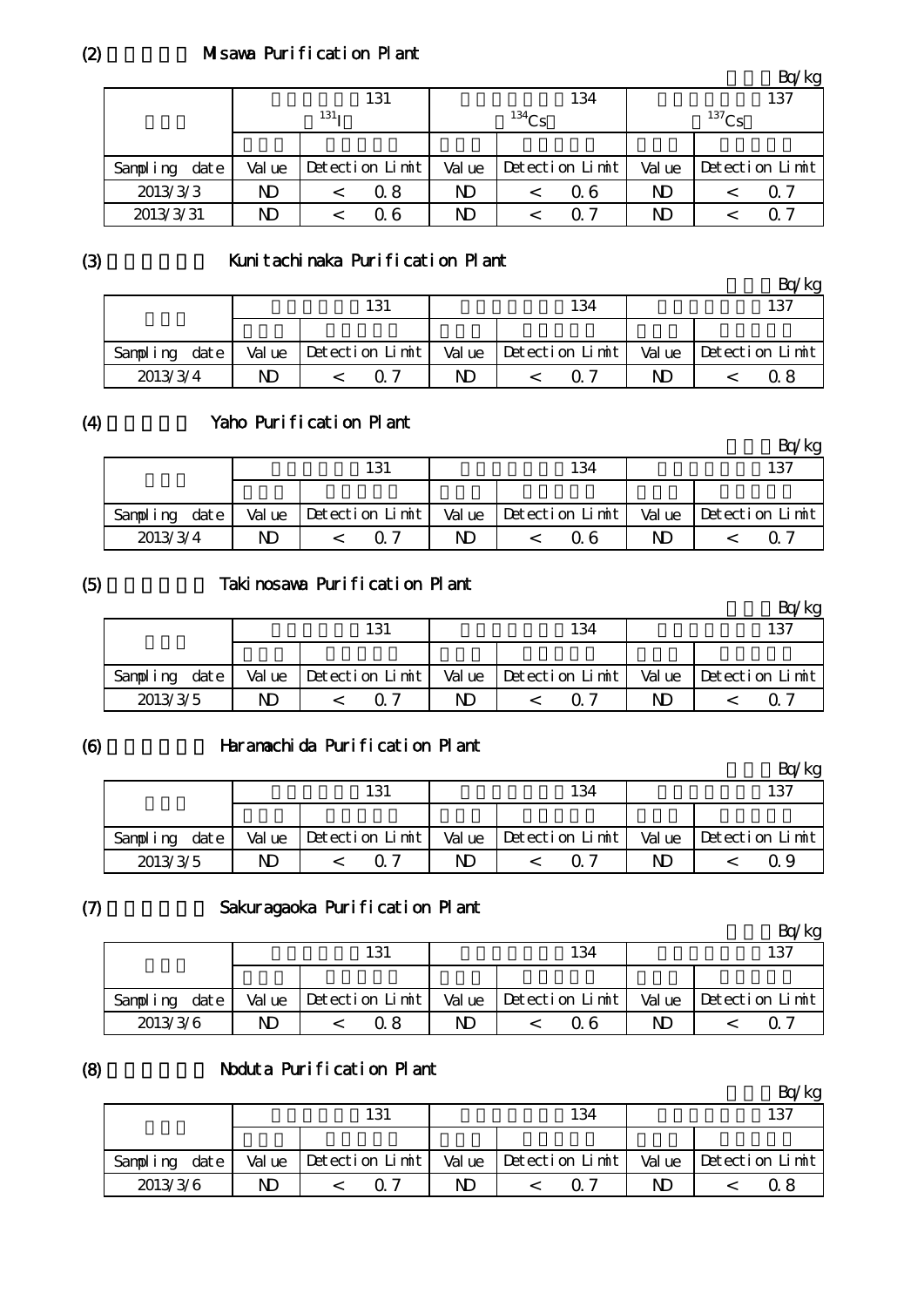# Osakaue Purification Plant

|                  |        | 131                  |        | 134                  |    | 137                            |
|------------------|--------|----------------------|--------|----------------------|----|--------------------------------|
|                  |        |                      |        |                      |    |                                |
| date<br>Sampling | Val ue | $Detecti$ on $Limit$ | Val ue | $Detecti$ on $Limit$ |    | Value $\Delta$ betection Limit |
| 2013/3/7         | ND     | 0. 7                 | ND.    | ი 9                  | ND | $\Omega$ $\sim$                |

### (10)

#### Minamidaira Purification Plant

|                  |                         | 131               |        | 134             |                       | 137                     |
|------------------|-------------------------|-------------------|--------|-----------------|-----------------------|-------------------------|
|                  |                         |                   |        |                 |                       |                         |
| date<br>Sampling | Val ue                  | $Detection$ Limit | Val ue | Detection Limit |                       | Value   Detection Limit |
| 2013/3/7         | $\overline{\mathbf{D}}$ | Q 9               | ND     | ∩ 7             | $\overline{\text{D}}$ |                         |

#### (11) Takiyama Purification Plant

|                  |    | 131                              |    | 134                   |    | 137                            |
|------------------|----|----------------------------------|----|-----------------------|----|--------------------------------|
|                  |    |                                  |    |                       |    |                                |
| date<br>Sampling |    | Value $ \text{Detection Limit} $ |    | Value Detection Limit |    | Value $\Delta$ betection Limit |
| 2013/3/10        | ND | Q 8                              | ND | ი  გ                  | ND | በ ጸ                            |

#### (12) Minamisawa Purification Plant

|               |    |                         |    |                       |    | $k$ g                          |
|---------------|----|-------------------------|----|-----------------------|----|--------------------------------|
|               |    | 131                     |    | 134                   |    | 137                            |
|               |    |                         |    |                       |    |                                |
| Sampling date |    | $Value$ Detection Limit |    | Value Detection Limit |    | Value $\Delta$ betection Limit |
| 2013/3/10     | ND | ብ ግ                     | N) |                       | ND | 0 8                            |

#### (13) Akatsukicho Purification Plant

|               |        | 131             |    | 134                           |    | 137                   |
|---------------|--------|-----------------|----|-------------------------------|----|-----------------------|
|               |        |                 |    |                               |    |                       |
| Sampling date | Val ue | Detection Limit |    | Value $\vert$ Detection Limit |    | Value Detection Limit |
| 2013/3/11     |        | Ω8              | ND |                               | ND | 0.9                   |

#### $(14)$ Motohongo Purification Plant

|               |        |                 |        |                 |        | ΄kg             |
|---------------|--------|-----------------|--------|-----------------|--------|-----------------|
|               |        | 131             |        | 134             |        | 137             |
|               |        |                 |        |                 |        |                 |
| Sampling date | Val ue | Detection Limit | Val ue | Detection Limit | Val ue | Detection Limit |
| 2013/3/11     | ND     |                 | ND     | 0.8             | ND     | 06              |

#### (15)

# Fujimidaiichi Purification Plant

|               |        | 131             |    | 134                   |                       | 137                   |
|---------------|--------|-----------------|----|-----------------------|-----------------------|-----------------------|
|               |        |                 |    |                       |                       |                       |
| Sampling date | Val ue | Detection Limit |    | Value Detection Limit |                       | Value Detection Limit |
| 2013/3/12     |        | Ω8              | ND | 0 8                   | $\overline{\text{D}}$ | Ω8                    |

(9)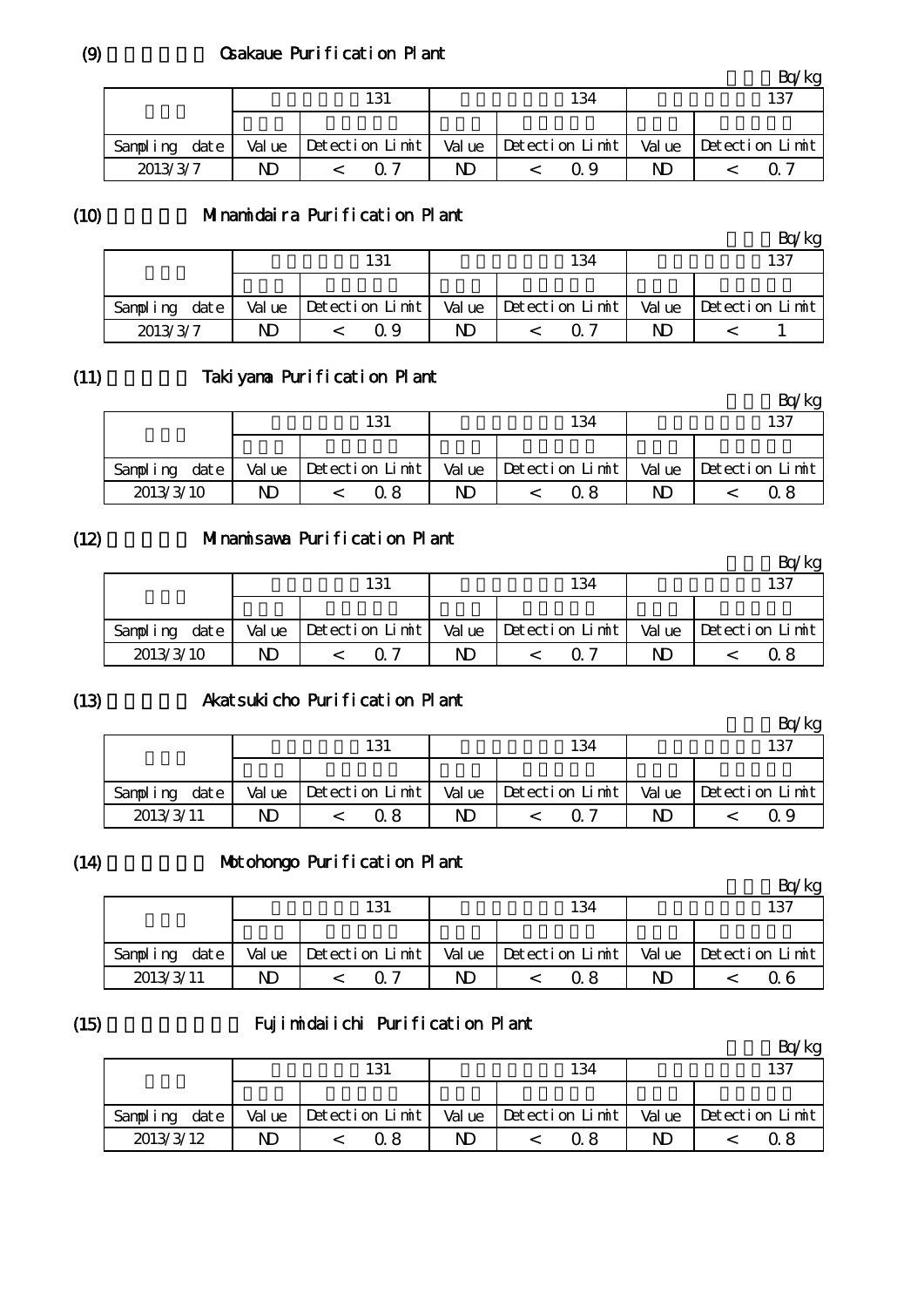# Fijimidaisan Purification Plant

|                  |        | 131                            |        | 134             |        | 137             |
|------------------|--------|--------------------------------|--------|-----------------|--------|-----------------|
|                  |        |                                |        |                 |        |                 |
| date<br>Sampling | Val ue | $\blacksquare$ Detection Limit | Val ue | Detection Limit | Val ue | Detection Limit |
| 2013/3/12        | ND     | 0 8                            | ND     | $\cap$ 7        | ND     |                 |

#### $(17)$ Ogawa Purification Plant

|               | 131    |                 | 134    |                 | 137                     |                 |
|---------------|--------|-----------------|--------|-----------------|-------------------------|-----------------|
|               |        |                 |        |                 |                         |                 |
| Sampling date | Val ue | Detection Limit | Val ue | Detection Limit | Val ue                  | Detection Limit |
| 2013/3/13     | ND     | Q 9             | ND     | $\Omega$ 7      | $\overline{\mathsf{D}}$ | 0 8             |

#### (18)

## Izumihoncho Purification Plant

|                  |        | 131             |        | 134             |        | 137             |
|------------------|--------|-----------------|--------|-----------------|--------|-----------------|
|                  |        |                 |        |                 |        |                 |
| date<br>Sampling | Val ue | Detection Limit | Val ue | Detection Limit | Val ue | Detection Limit |
| 2013/3/13        | ND     | 7               | ND     | ი 5             | N)     |                 |

## (19)

## Jyousuiminami Purification Plant

|                      |        | 131                            |        | 134             |    | 137                   |
|----------------------|--------|--------------------------------|--------|-----------------|----|-----------------------|
|                      |        |                                |        |                 |    |                       |
| $\det e$<br>Sampling | Val ue | $\blacksquare$ Detection Limit | Val ue | Detection Limit |    | Value Detection Limit |
| 2013/3/14            | ND     | 18                             | ND     | 0.8             | ND |                       |

(20)

#### Fuchumusashidai Purification Plant

|               | 131    |                          |        | 134             | 137    |                 |  |
|---------------|--------|--------------------------|--------|-----------------|--------|-----------------|--|
|               |        |                          |        |                 |        |                 |  |
| Sampling date | Val ue | $\Delta$ Detection Limit | Val ue | Detection Limit | Val ue | Detection Limit |  |
| 2013/3/14     | ND     | 0 8                      | ND     |                 | ND     |                 |  |

(21)

## Tachikawasunagawa Purification Plant

|               |        | 131                      |    | 134                   |    | 137                            |
|---------------|--------|--------------------------|----|-----------------------|----|--------------------------------|
|               |        |                          |    |                       |    |                                |
| Sampling date | Val ue | $\Delta$ Detection Limit |    | Value Detection Limit |    | Value $\Delta$ betection Limit |
| 2013/3/17     | ND     |                          | ND | $\Omega$ 7            | ND |                                |

(22)

#### Tachikawasakaecho Purification Plant

|                   | 131                     |        | 134             |        | 137             |
|-------------------|-------------------------|--------|-----------------|--------|-----------------|
|                   |                         |        |                 |        |                 |
| dat e<br>Sampling | $Value$ Detection Limit | Val ue | Detection Limit | Val ue | Detection Limit |
| 2013/3/17         | ∩ 7                     | ND     | ດ 6             | ND     | 0 8             |

(16)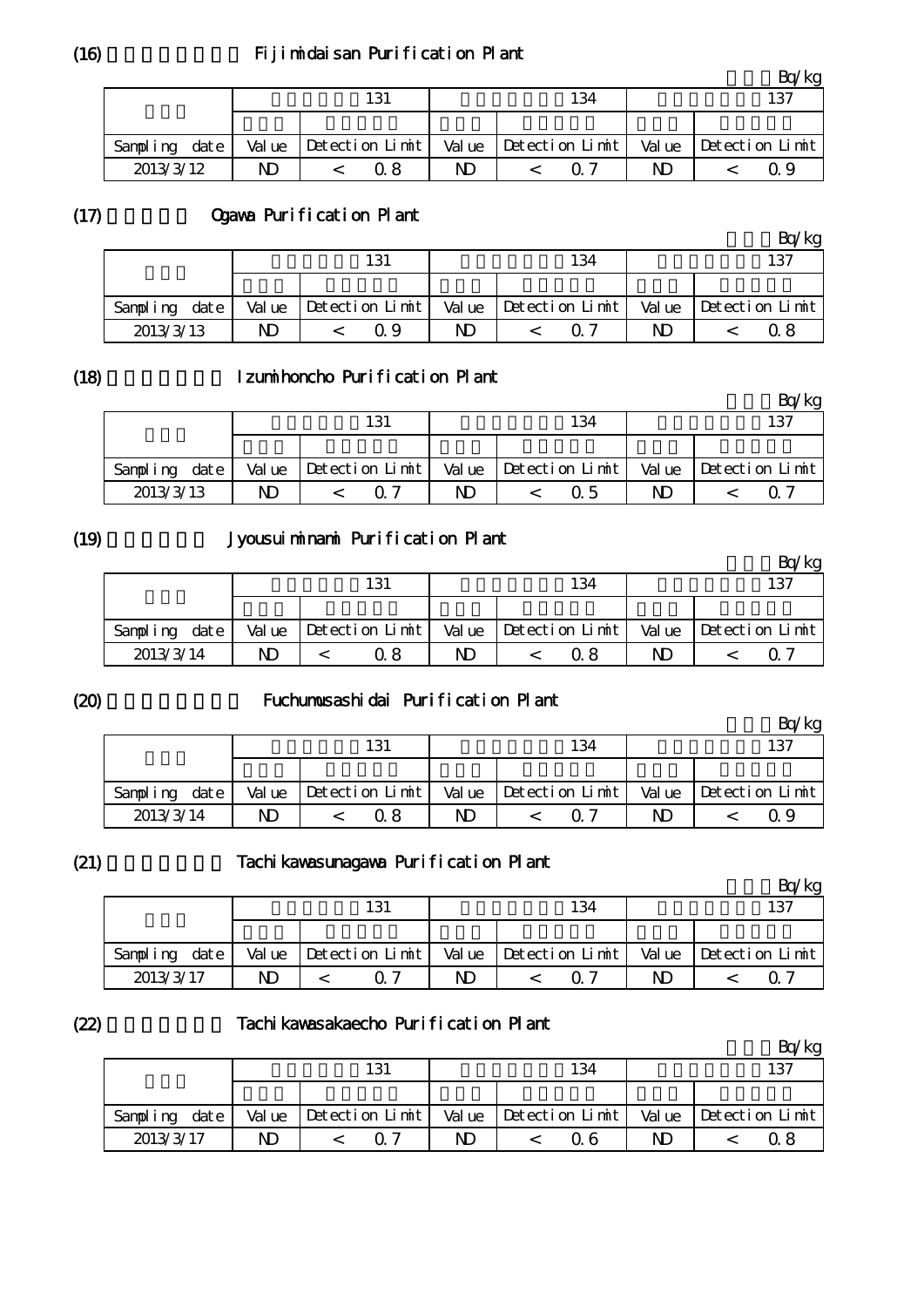## Kamirenjyaku Purification Plant

|                   | 131    |                          | 134    |                                | 137 |                       |
|-------------------|--------|--------------------------|--------|--------------------------------|-----|-----------------------|
|                   |        |                          |        |                                |     |                       |
| date.<br>Sampling | Val ue | $\Delta$ Detection Limit | Val ue | $\blacksquare$ Detection Limit |     | Value Detection Limit |
| 2013/3/18         | ND     | Q 5                      | ND     |                                | ND  |                       |

(24)

#### Mitakashinkawa Purification Plant

|                  |        |                   |        |                      |    | Pa∕k                  |
|------------------|--------|-------------------|--------|----------------------|----|-----------------------|
|                  |        | 131               |        | 134                  |    | 137                   |
|                  |        |                   |        |                      |    |                       |
| date<br>Sampling | Val ue | $Detection$ Limit | Val ue | $Detecti$ on $Limit$ |    | Value Detection Limit |
| 2013/3/18        | ND     | 07                | ND     | 0 6                  | ND | ი  გ                  |

(25)

### Saiwaimachi Purification Plant

|           |      |        | 131             |        | 134             |        | 137             |
|-----------|------|--------|-----------------|--------|-----------------|--------|-----------------|
|           |      |        |                 |        |                 |        |                 |
| Sampling  | date | Val ue | Detection Limit | Val ue | Detection Limit | Val ue | Detection Limit |
| 2013/3/19 |      | ND     | 0. 8            | ND     | 0.8             | ND     | በ ጸ             |

#### (26)

## Fuchuminamicho Purification Plant

|                  |        | 131             |        | 134             |        | 137             |
|------------------|--------|-----------------|--------|-----------------|--------|-----------------|
|                  |        |                 |        |                 |        |                 |
| date<br>Sampling | Val ue | Detection Limit | Val ue | Detection Limit | Val ue | Detection Limit |
| 2013/3/19        | ND     | ი 6             | ND     | า ค             | ND     |                 |

(27)

# Jindaiji Purification Plant

|               |        |                                                |        |                 |        | 'kg             |
|---------------|--------|------------------------------------------------|--------|-----------------|--------|-----------------|
|               | 131    |                                                | 134    |                 | 137    |                 |
|               |        |                                                |        |                 |        |                 |
| Sampling date | Val ue | $ \text{Detection}$ Limit $ \text{Out}\rangle$ | Val ue | Detection Limit | Val ue | Detection Limit |
| 2013/3/20     | ND     | Q 8                                            | ND     |                 | ND     | ი 9             |

(28)

#### Hussamusashinodai Purification Plant

|               |        | 131             |        | 134             |        | 137             |
|---------------|--------|-----------------|--------|-----------------|--------|-----------------|
|               |        |                 |        |                 |        |                 |
| Sampling date | Val ue | Detection Limit | Val ue | Detection Limit | Val ue | Detection Limit |
| 2013/3/20     | ND.    | Q 8             | ND     | 0.8             | ND     |                 |

(29)

#### Kamikitadai Purification Plant

|                  |        | 131                      |  | 134                           | 137                   |                       |  |
|------------------|--------|--------------------------|--|-------------------------------|-----------------------|-----------------------|--|
|                  |        |                          |  |                               |                       |                       |  |
| date<br>Sampling | Val ue | $\Delta$ Detection Limit |  | Value $\vert$ Detection Limit |                       | Value Detection Limit |  |
| 2013/3/21        | ND     | 38                       |  |                               | $\overline{\text{D}}$ |                       |  |

(23)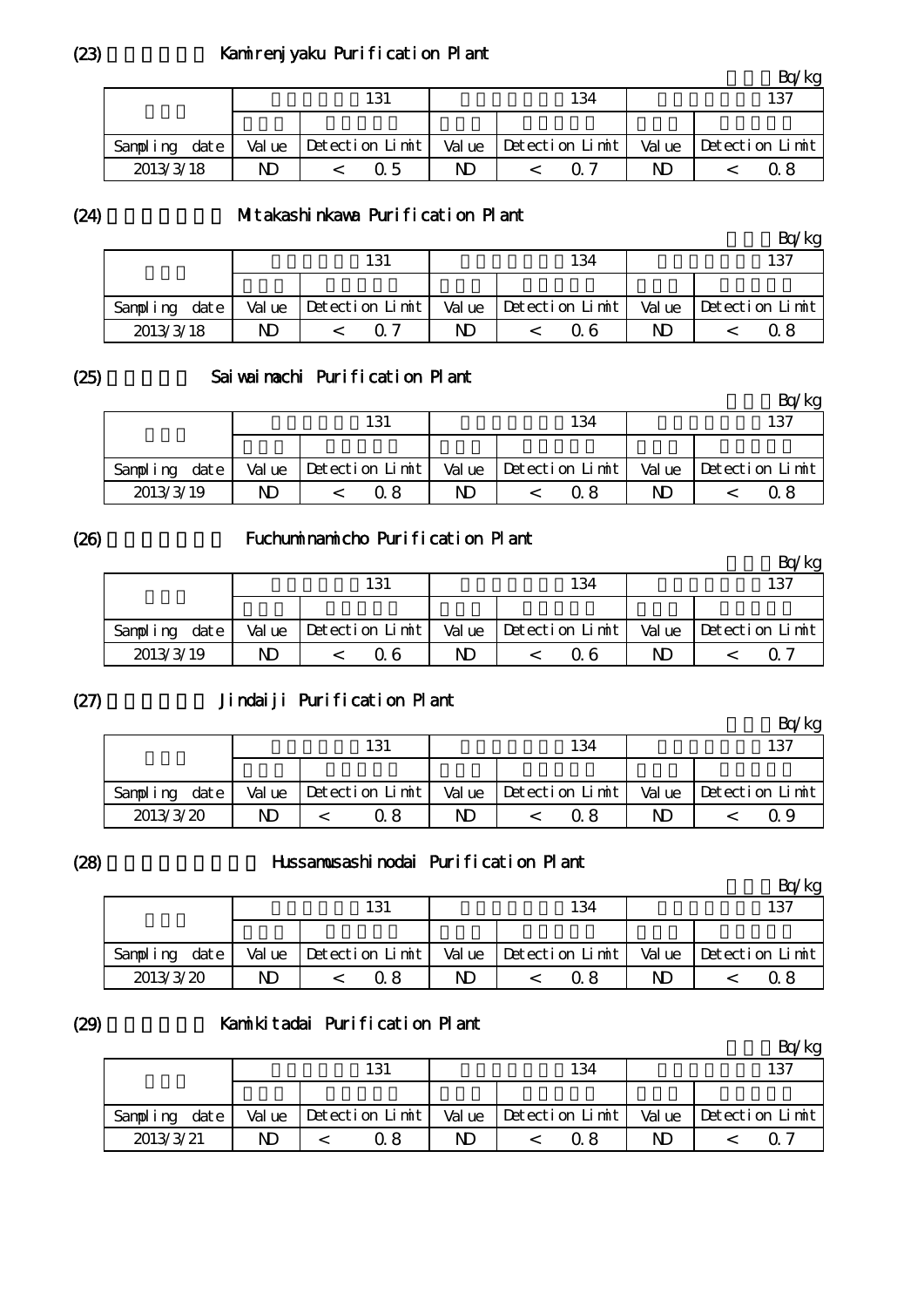# Nakato Purification Plant

|                  |        | 131               |        | 134             |        | 137             |
|------------------|--------|-------------------|--------|-----------------|--------|-----------------|
|                  |        |                   |        |                 |        |                 |
| date<br>Sampling | Val ue | $Detection$ Limit | Val ue | Detection Limit | Val ue | Detection Limit |
| 2013/3/21        | ND     | $\Omega$ 7        | ND     | $\Omega$ $\tau$ | ND     | ი 9             |

(31)

## Kajino Purification Plant

|                      |        | 131                  |        | 134             | 137    |                 |  |
|----------------------|--------|----------------------|--------|-----------------|--------|-----------------|--|
|                      |        |                      |        |                 |        |                 |  |
| $\det e$<br>Sampling | Val ue | $Detecti$ on $Limit$ | Val ue | Detection Limit | Val ue | Detection Limit |  |
| 2013/3/24            | ND     | 0. 7                 | ND     | ∩ 7             | ND     | ი 6             |  |

(32)

### Vakanatsu Purification Plant

|           |      |            |  | 131                      |        |     | 134                  |  |  | 137                   |
|-----------|------|------------|--|--------------------------|--------|-----|----------------------|--|--|-----------------------|
|           |      |            |  |                          |        |     |                      |  |  |                       |
| Sampling  | date | Val ue     |  | $\Delta$ Detection Limit | Val ue |     | $Detecti$ on $Limit$ |  |  | Value Detection Limit |
| 2013/3/24 |      | ND.<br>Q 8 |  | ND                       |        | 0 8 | ND                   |  |  |                       |

#### (33)

# Shibasaki Purification Plant

|                      |        |                      |        |                 |        | ′kg             |
|----------------------|--------|----------------------|--------|-----------------|--------|-----------------|
|                      |        | 131                  |        | 134             |        | 137             |
|                      |        |                      |        |                 |        |                 |
| $\det e$<br>Sampling | Val ue | $Detecti$ on $Limit$ | Val ue | Detection Limit | Val ue | Detection Limit |
| 2013/3/25            | ND     | $\mathcal{L}$        | ND     | ∩ 7             | ND     |                 |

(34)

## N shitokyosakaecho Purification Plant

|                  |        | 131             |        | 134                  | 137    |                 |  |
|------------------|--------|-----------------|--------|----------------------|--------|-----------------|--|
|                  |        |                 |        |                      |        |                 |  |
| date<br>Sampling | Val ue | Detection Limit | Val ue | $Detecti$ on $Limit$ | Val ue | Detection Limit |  |
| 2013/3/25        | ND     | ጋ 8             | ND     |                      | ND     |                 |  |

(35)

### Shibakubo Purification Plant

|           |      |        |                   |    |  |                       |    |  | 'kg                   |
|-----------|------|--------|-------------------|----|--|-----------------------|----|--|-----------------------|
|           |      |        | 131               |    |  | 134                   |    |  | 137                   |
|           |      |        |                   |    |  |                       |    |  |                       |
| Sampling  | date | Val ue | $Petection$ Limit |    |  | Value Detection Limit |    |  | Value Detection Limit |
| 2013/3/26 |      | ND     | Q 8               | ND |  | 0 8                   | ND |  | Q 8                   |

#### (36)

# Hoyacho Purification Plant

|           |      |        | 131                      |    |  | 134                           |    |  | 137                   |
|-----------|------|--------|--------------------------|----|--|-------------------------------|----|--|-----------------------|
|           |      |        |                          |    |  |                               |    |  |                       |
| Sampling  | date | Val ue | $\Delta$ Detection Limit |    |  | Value $\vert$ Detection Limit |    |  | Value Detection Limit |
| 2013/3/26 |      | ND     | $\cap$ 7                 | ND |  |                               | ND |  |                       |

(30)